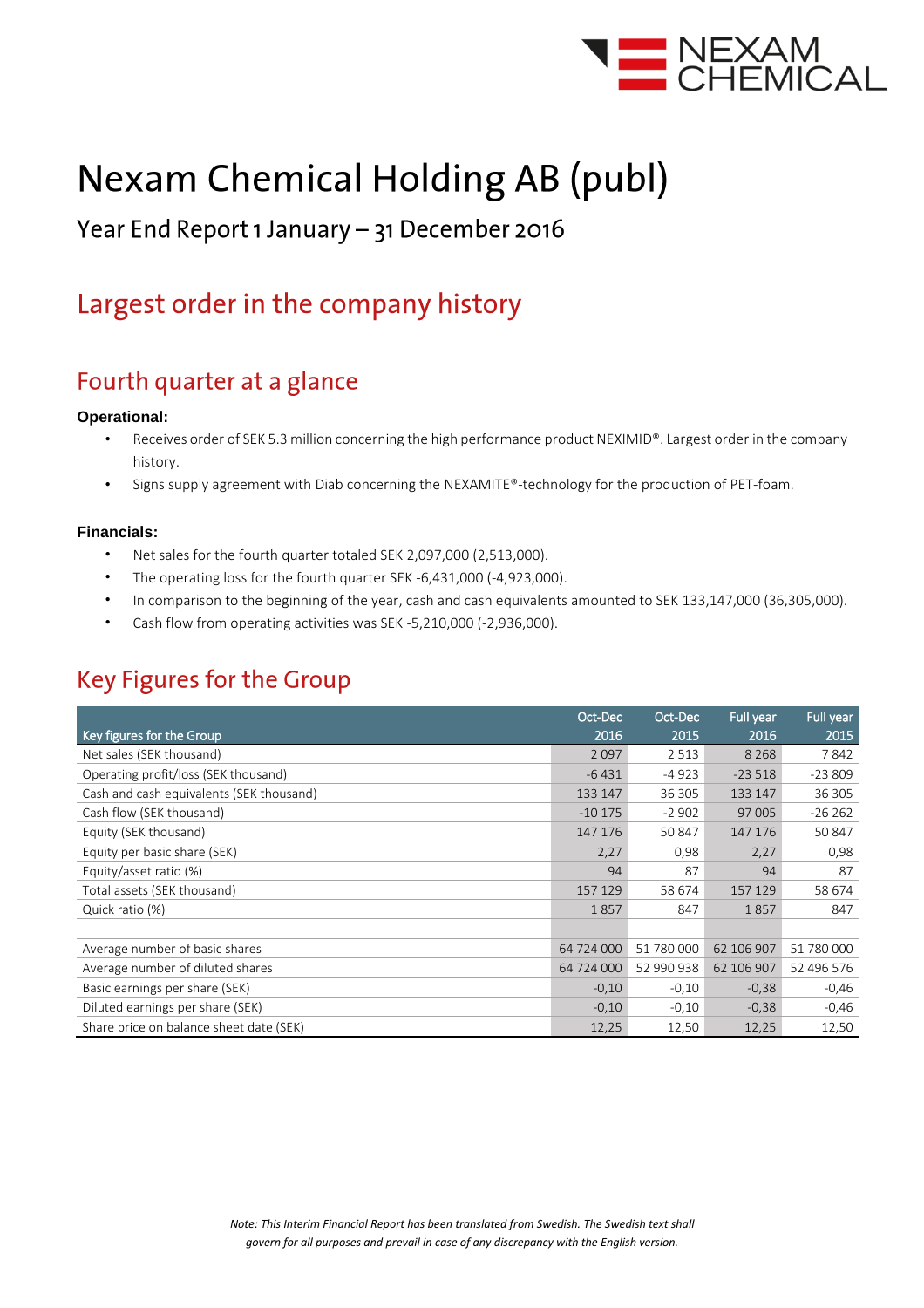

#### Comments from the CEO, Anders Spetz

### Foundation laid for growth!

During the fourth quarter, Nexam Chemical received the largest order, so far, in its history. A US customer ordered NEXIMID® for the total amount of SEK 5.3 million. The order is a confirmation and the result of long and enduring efforts of marketing, customer intimacy, product customization and an extensive quality control. The result confirms that our product are ready for a larger market. It is also positive that we during the quarter have signed a supply agreement with the Swedish composite company Diab concerning our NEXAMITE®-technology for the production of PET-foam.

We are still in a phase in the company where sales for individual quarters may vary, but we can see that our strategy are gaining ground. Our customer relations are continuously developing from the initial tests in the laboratory to pilot and full scale runs in production facilities. Those who have followed our company for a while know by now that it takes longer time from first contact to commercial sales than what you can expect. We can conclude that the thresholds for launching new products in the chemical and material industry are high and that they, through increasing and stricter regulations, have become even higher in recent years.

### ".. by offering our customers related products and value creating solutions within our area of expertise."

We continue with undiminished pace to develop and refine our products and technology and are confident that a breakthrough will come. In parallel we see, as a solutionoriented company, the possibilities to expand our sales potential by offering our customers related products and value creating solutions within our area of expertise.

A decision that seems to be more and more strategically correct is the focus on masterbatch. We have been able to simplify for our customers how they introduce our additives in their processes and how they can thus benefit from the advantages of our products.

Despite the time factor, a lot of value creating work with good results have been executed during the past year. This, in combination with the successful share issue during the first half of the year, means that the conditions for an eventful 2017 with profitable growth are good.

#### Foam of polyester (incl PET)

In November we signed a supply agreement with the Swedish composite company Diab regarding our NEXAMITE®-technology for the production of PET-foam. Diab is one of the four largest manufacturers of high performance foam in the world. It concerns a whole new generation of foam, and a foam that is stronger than in relation to its weight. It achieves lower consumption of material (plastics) while maintaining performance and at the same time enable an increase of recycled plastic in the end-product.

By adding a higher dose of NEXAMITE® into a masterbatch, we have succeeded in packaging our product in a way that makes it easy for Diab to apply it in their production equipment. The supply agreement is a confirmation that NEXAMITE® enable large enhancements in environmentally friendly PET-foam, a fast growing market. Polyester foam is an important application for Nexam Chemical!

The market for environmentally friendly PET-foam is important and growing market. We now believe that Nexam Chemical has established itself as an important partner in this market. The successthat has been achieved together with Diab strengthen us in the collaboration with other foam manufacturers. We continue to further develop the concept of masterbatch and thereby expand our market potential.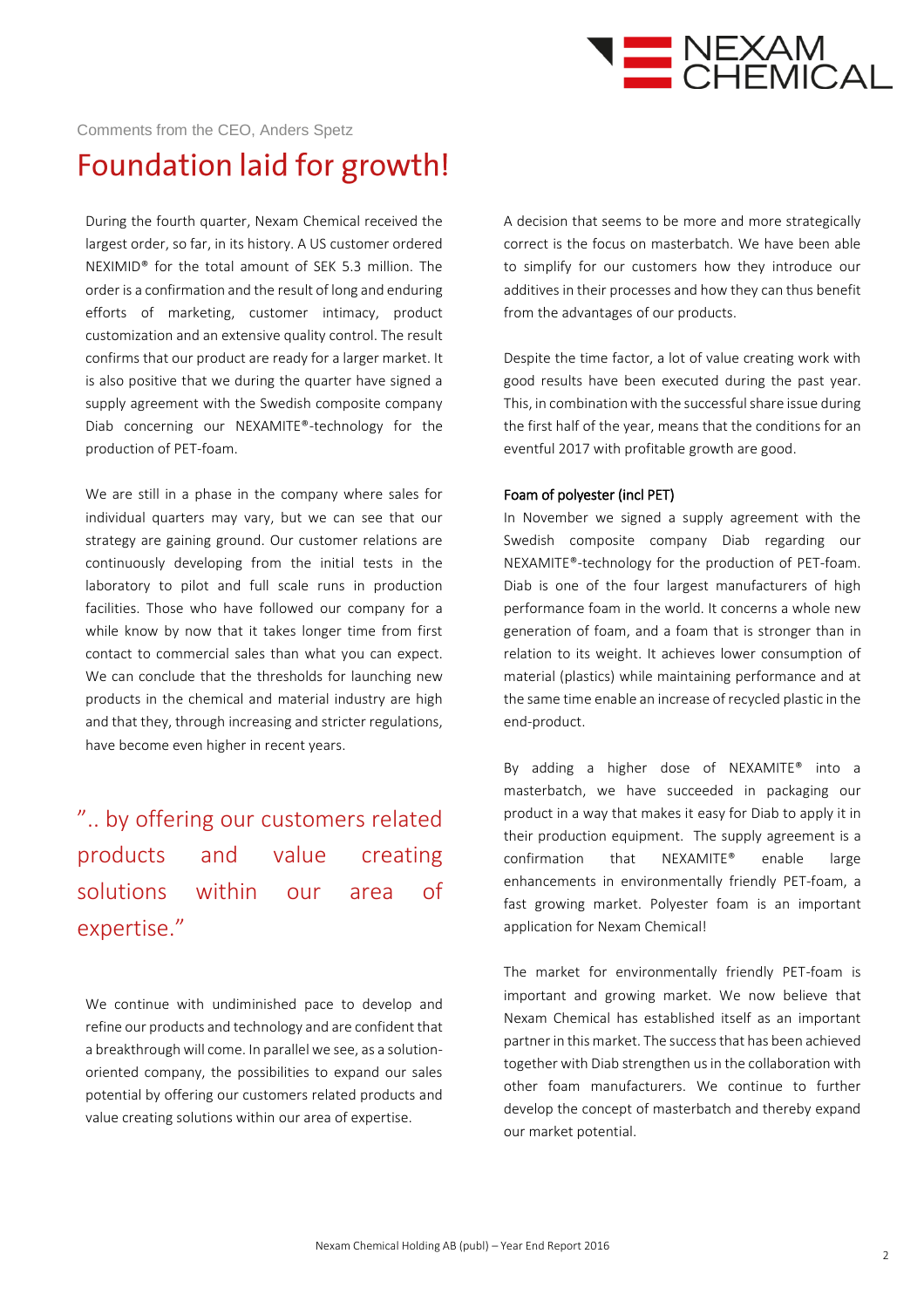

During the fourth quarter the rPET-project was finalized. The project objective was to, based on our technology, show that recycled PET can compete in more endproducts and especially in the production of PET-foam. You can read more about the rPET and the successful project in the newsletter that was published in January.

#### Polyethylene pipe

Tests within the focus area (polyethylene pipes containing NEXAMITE®) continue in cooperation with several leading pipe manufacturers. The tests by each respective manufacturer are driven by finding the right dose of our product in their processes and products to maximize the effect of NEXAMITE®. They are trying to find a combination of product properties and process improvements in their production. It takes time to finalize all the tests and the necessary evaluations. In some cases they also need certifications and regulatory approvals.

Although our strategy with three focus areas are intact, we see an interest from these multinational pipe customers to conduct further evaluations of NEXAMITE® in other of their product segments. This is products outside the segment polyethylene pipe where they want to achieve similar properties and production improvements.

As mentioned before, there are a large business potential for polyethylene pipes. It is volume wise the largest area we are working with today. At the same time we need to be aware of that volume sales will take another year or two.

#### High performance

During the fourth quarter we received an order of totally SEK 5.3 million from an existing customer in the US. This is the largest order so far in Nexam Chemicals history and concerns NEXIMID®. It has been a long process and our product has for several years been tested and validated according to the most extensive qualification requirements imaginable. Our client have, during a long time, through hard work and patience, been able to create a platform for their products.

Through a strong belief in Nexam Chemicals products, our customer have established a solution that will be industry standard for many years. Deliveries have been initiated and the order is expected to be finally delivered in 2017. This is a great success for us, and yet another confirmation that our technology can generate high customer value and contribute to profitable growth.

Composites containing NEXIMID® are used in environments where extensive pressures and high temperature put extreme demands on the material. The application areas can be found within advanced airplanes, space and other areas where the demands on the material are the highest. But not only limited to this. Our successful collaboration with this customer is an important reference going forward with other current and new customers.

#### Platform for growth

Altogether we can see that we during the year have taken important steps forward in several different aspects. Volume sales in the high performance segment, developing masterbatch containing a high dose of NEXAMITE®, customers taking their test cycles from laboratory, through pilot and finally to full scale in their normal production process. We have received confirmation that our chemistry makes a difference and can generate large customer values.

" We have received confirmation that our chemistry makes a difference and can generate large customer values."

We clearly see that we receive acceptance for our products and technology, resulting in stronger customer relationships. The most crucial factor during the year to advance our positions have been the success in formulating and implementing masterbatch as way of delivering NEXAMITE®.

Our focus will now be on continued commercialization and we are allocating more resources towards sales and marketing. As a step towards this, we have established a plan for how our products will be registered for REACh.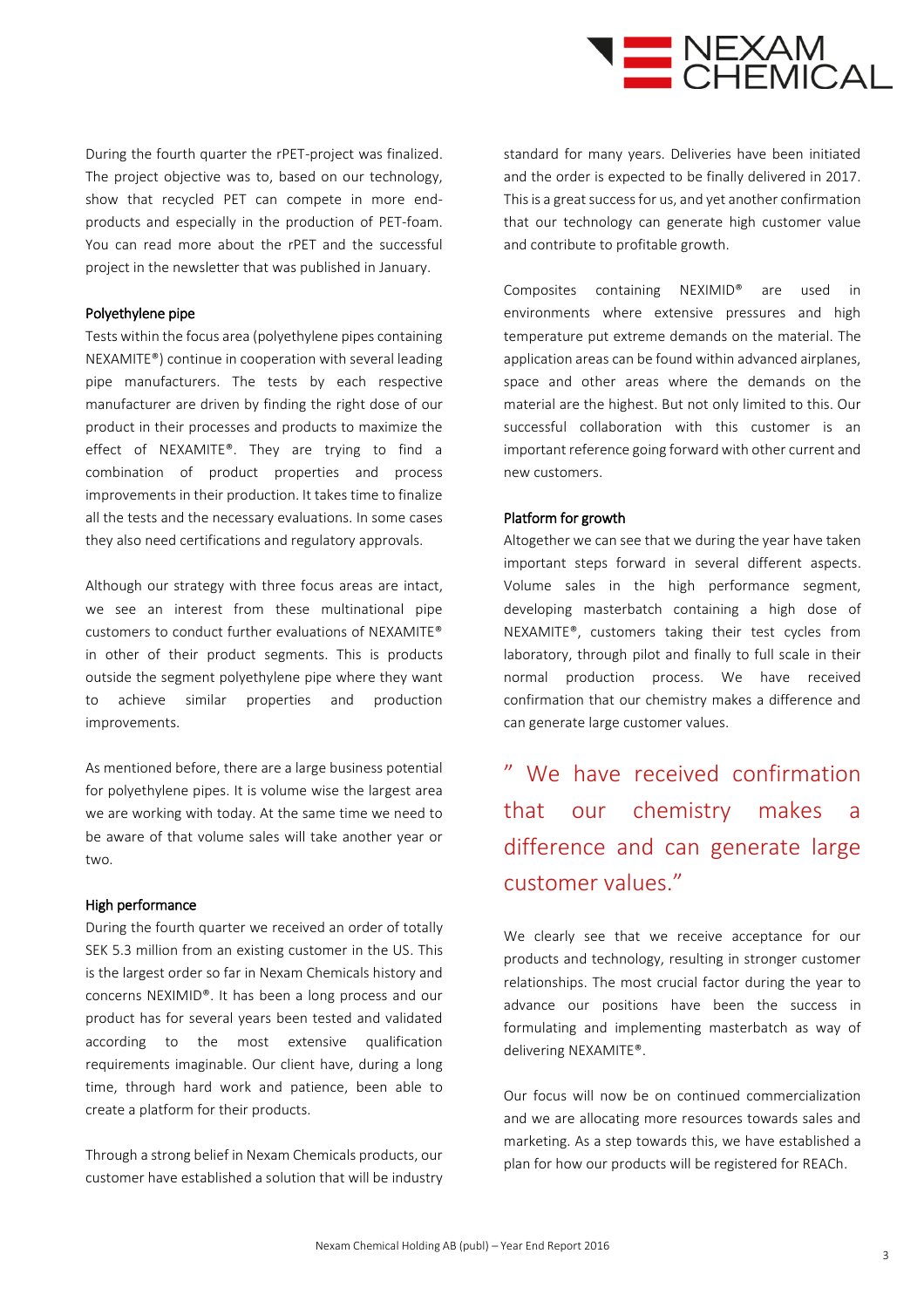

REACh is the EU´s comprehensive regulation for production and sales of chemicals which requires that every chemical should be registered and documented when the volumes exceed certain thresholds.

In March, I and some of my co-workers will visit the trade fare JEC in Paris. The world's largest trade far for composites. A large number of meetings with existing and potential customers are scheduled and the interest for Nexam Chemical is large. Our cooperation with Evonik in polyimides contribute positively to this interest.

Our ambition for 2017 is that Nexam Chemical should reach a definitive and significant commercial breakthrough.

Anders Spetz, CEO

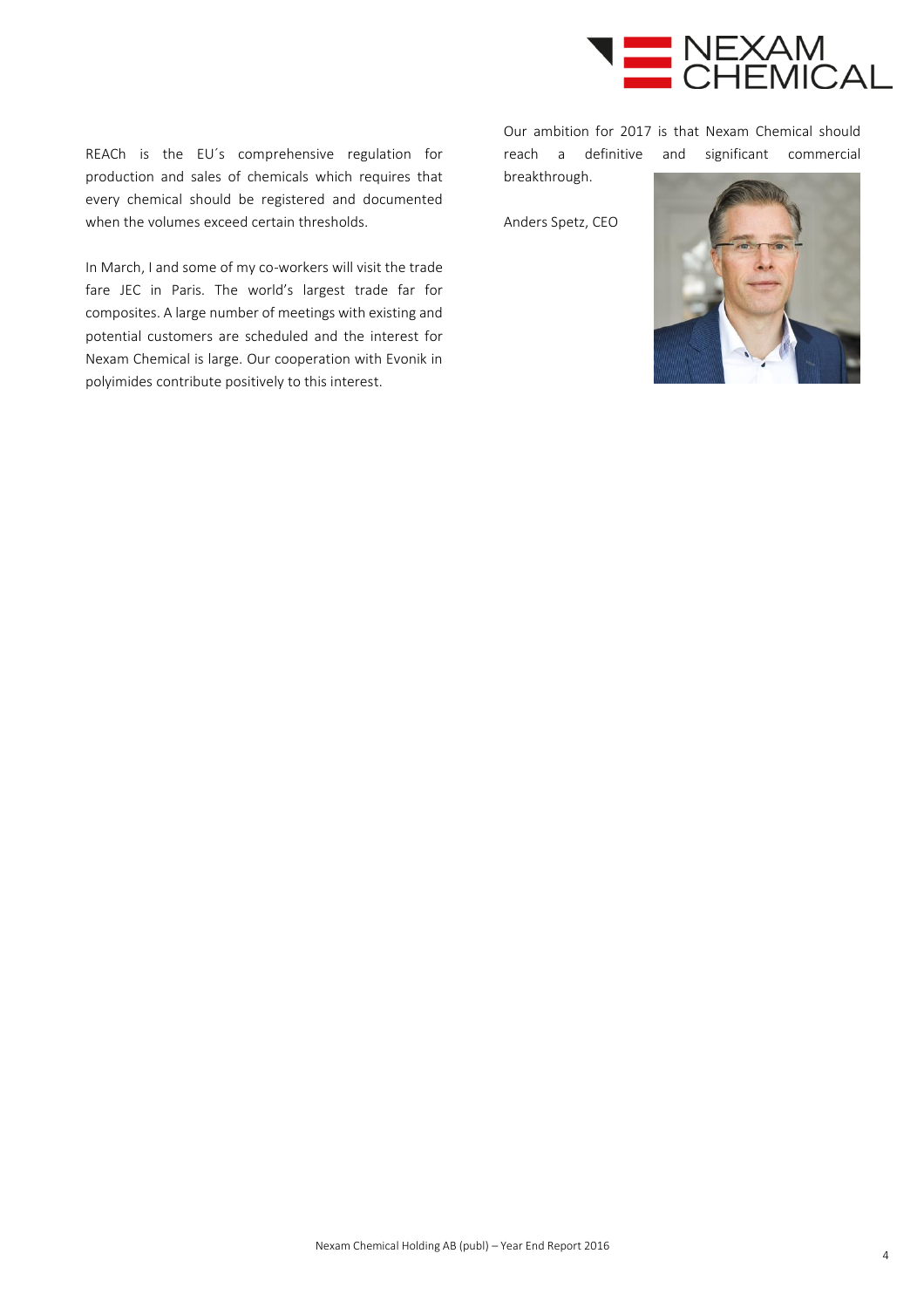

### This is Nexam Chemical

#### Nexam Chemical

Nexam Chemical develops technology and products that make it possible to significantly improve the properties and performance of most types of plastics in a costeffective manner and with the production technology intact. The properties that are improved include temperature resistance and service life. The property improvements that can be achieved by using Nexam Chemical's technology make it possible to replace metals and other heavier and more expensive materials with plastics in a number of different applications. The company was founded in July 2009 after a management buy-out of a crosslinker project from the Perstorp Group. By then, Perstorp had put a number of years into the development of the project, but decided to divest its involvement in the field to instead focus on aldehydebased chemistry. The Company's head office and laboratory for development of plastic applications are located in Lund, Sweden. New development and formulation evaluation takes place in the chemistry laboratory in St. Andrews, Scotland where also the facility for pilot production is located. Large scale production is performed in collaboration with contract manufacturers.

#### Ongoing partnerships and customer projects

Since Nexam Chemical's technology was introduced in 2009, a number of development projects and partnerships have been entered into, with a range of parties, of which several are world leaders in their respective niches. Nexam Chemical works with several of the largest chemical and material companies in the world.

#### Vision and mission

Nexam Chemical's vision is to be a recognized world leader in the field of property modification of plastic and polymer materials via heat-activated crosslinking.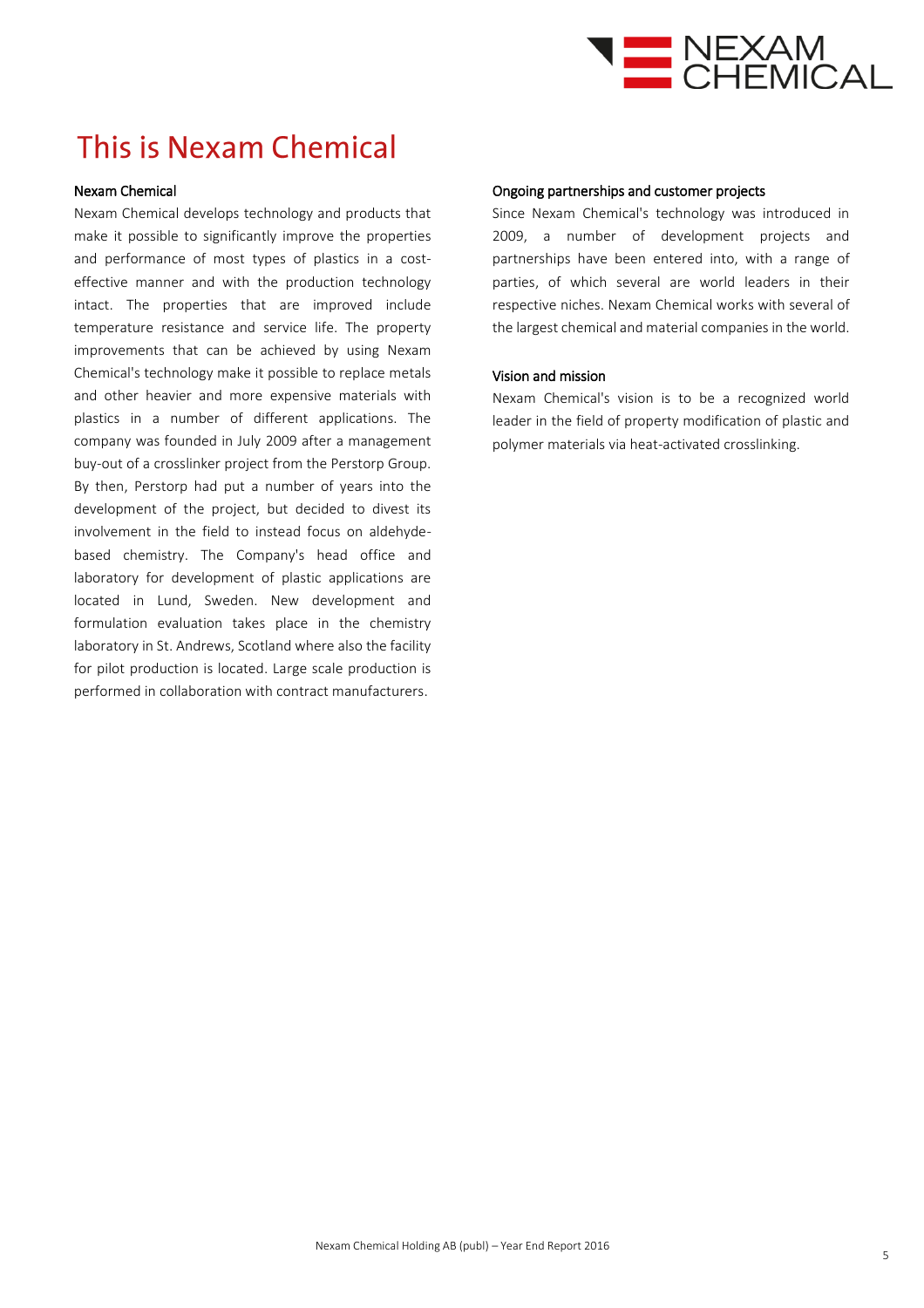

### **Financials**

#### Sales and profit

Net sales for the fourth quarter totaled SEK 2,097,000 (2,513,000) and for the full year SEK 8,268,000 (7,842,000). Other operating income for the quarter amounts to SEK 119,000 (791,000) and refers primarily to grants from Vinnova/Eurostar.

The personnel expenses during the fourth quarter totaled SEK -4,420,000 (-3,142,000) and other operating expenses totaled SEK -3,330,000 (-2,736,000). The periods increase in expenses compared to corresponding period last year is in line with the ongoing expansion and increase in the number of employees within sales and marketing. In comparison with last year, the cost for the full year have reduced with SEK 1.4 million. The profit/loss before tax for the quarter came in at SEK -6,465,000 (-4,969,000) and for the full year SEK -23,680,000 (-23,709,000).

#### Personnel and organization

Compared to the previous quarter, the average number of employees have increased to 14 (13) whereof 9 (9) in Sweden and 5 (4) in Scotland. The number of employees at the end of the period was fourteen.

#### Investments

During the quarter, warrants were acquired in the subsidiary for the total amount of SEK 4.7 million and investments in tangible assets totaled SEK 17,000 (0).

#### Cash flow

The cash flow during the quarter amounted to SEK -10,175,000 (-2,902,000). The total amount of SEK 4.7 million connected to the acquisition of warrants has affected the cash flow negatively during the quarter. Cash flow from the operating activities was for the period SEK -5,210,000 (-2,936,000).

#### Financial position

Compared to the beginning of the year, the equity/assets ratio was 94 (87) percent, and the equity was SEK 147,176,000 (50,847,000). Cash and cash equivalents amounted to SEK 133,147,000 (36,305,000) compared to the beginning of the year. The long-term interest bearing liabilities includes a bank loan from Handelsbanken in Scotland relating to the operations in Nexam St Andrews Ltd.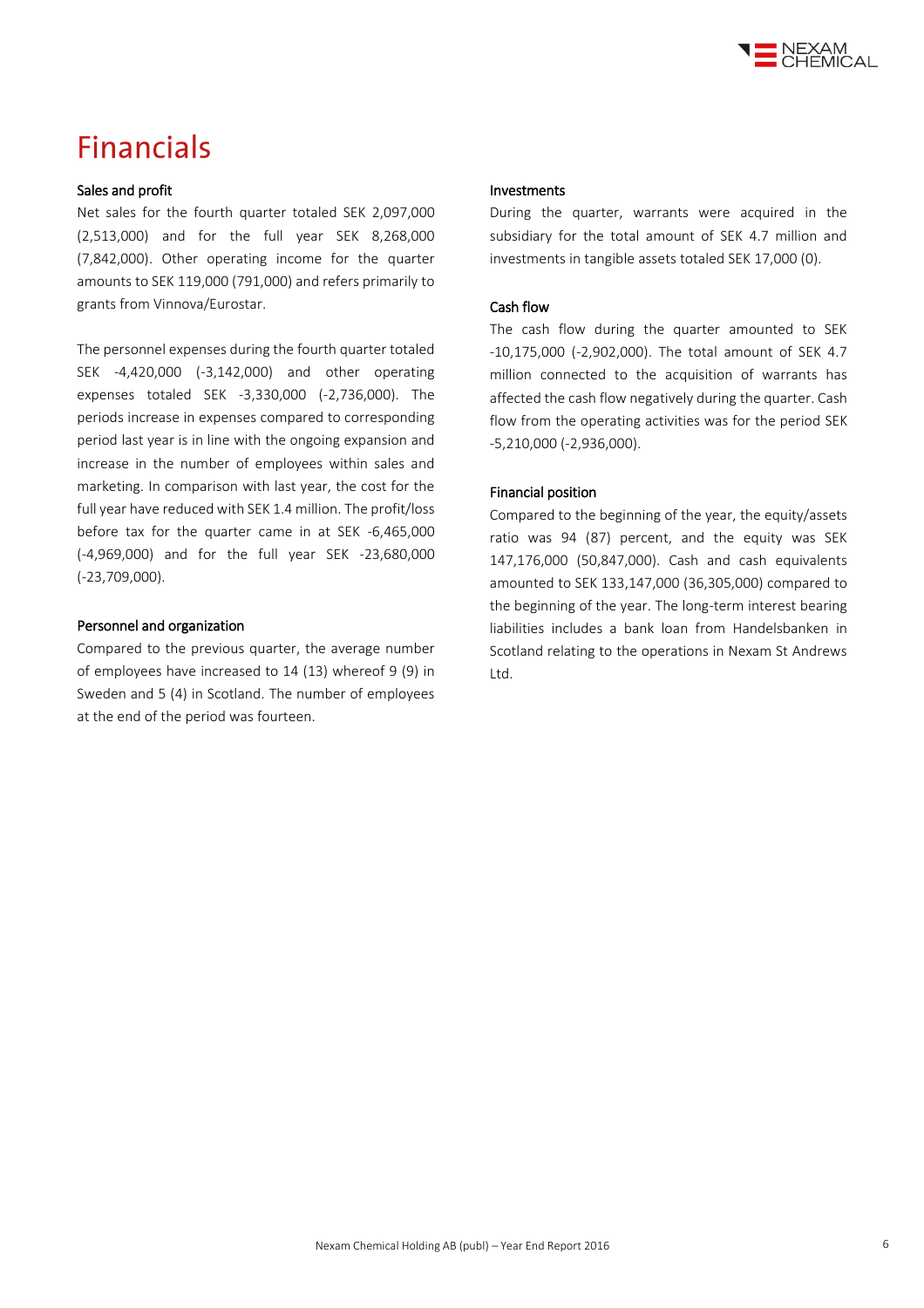

# **Financial Statements in summary**

l

| Income statement for the Group          |         |         |           |           |
|-----------------------------------------|---------|---------|-----------|-----------|
|                                         | Oct-Dec | Oct-Dec | Full year | Full year |
| (SEK thousand)                          | 2016    | 2015    | 2016      | 2015      |
| Net sales                               | 2097    | 2 5 1 3 | 8 2 6 8   | 7842      |
| Other operating income                  | 119     | 791     | 1672      | 3 4 2 5   |
| Raw materials and consumables           | $-363$  | $-1751$ | $-4442$   | $-4329$   |
| Personnel expenses                      | $-4420$ | $-3142$ | $-16313$  | $-15710$  |
| Other operating expenses                | $-3330$ | $-2736$ | $-10577$  | $-12530$  |
| Depreciation, amortization & impairment | $-534$  | $-598$  | $-2126$   | $-2507$   |
| Operating profit/loss                   | $-6431$ | $-4923$ | $-23518$  | $-23809$  |
| Financial net                           | $-34$   | -46     | $-162$    | 100       |
| Profit/loss before tax                  | $-6465$ | -4 969  | $-23680$  | $-23709$  |
| Income tax                              |         | 6       |           |           |
| Profit/loss for the period              | $-6465$ | $-4963$ | $-23680$  | $-23709$  |

| Balance sheet for the Group   |         |         |
|-------------------------------|---------|---------|
|                               | 31 Dec  | 31 Dec  |
| (SEK thousand)                | 2016    | 2015    |
| Assets                        |         |         |
| Non-current assets            |         |         |
| Intangible assets             | 1834    | 2054    |
| Tangible assets               | 8710    | 10 648  |
| Financial assets              | 3088    | 188     |
| Total non-current assets      | 13 6 32 | 12890   |
| <b>Current assets</b>         |         |         |
| Inventories                   | 5971    | 5 7 3 4 |
| Other current assets          | 4 3 7 9 | 3745    |
| Cash and bank balance         | 133 147 | 36 305  |
| Total current assets          | 143 497 | 45 784  |
| <b>Total assets</b>           | 157 129 | 58 674  |
|                               |         |         |
| <b>Equity and liabilities</b> |         |         |
| Equity                        | 147 176 | 50847   |
| Liabilities                   |         |         |
| Provisions                    | 373     | 179     |
| Non-current liabilities       | 2 1 7 6 | 2922    |
| Current liabilities           | 7 4 0 4 | 4726    |
| <b>Total liabilities</b>      | 9953    | 7827    |
| Total equity and liabilities  | 157 129 | 58 674  |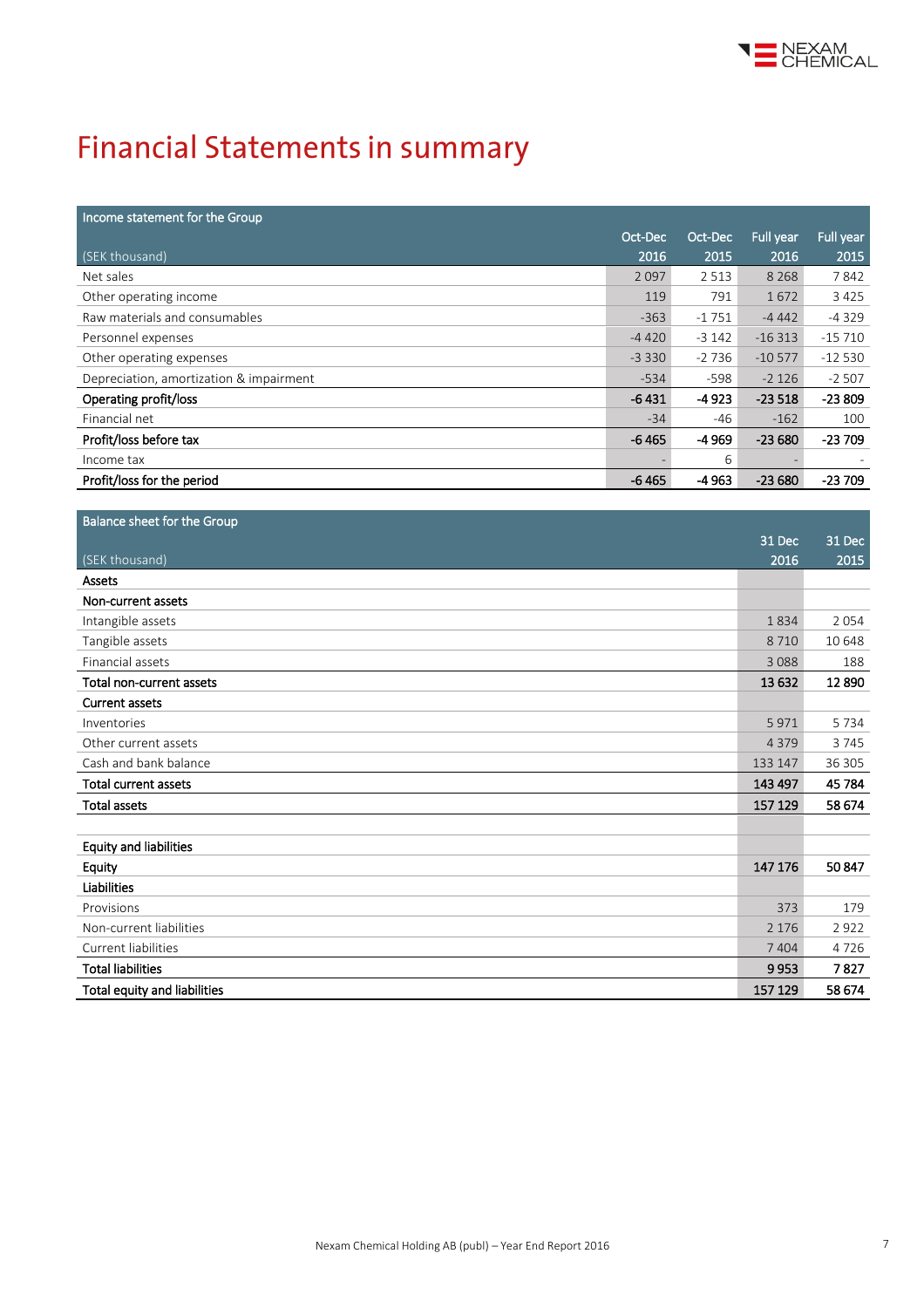

| Statement of changes in equity                  |         |                          |           |                          |
|-------------------------------------------------|---------|--------------------------|-----------|--------------------------|
|                                                 | Oct-Dec | Oct-Dec                  | Full year | Full year                |
| (SEK thousand)                                  | 2016    | 2015                     | 2016      | 2015                     |
| Equity at the start of the period               | 155 629 | 55 973                   | 50847     | 73 804                   |
| New share issues and subscription rights        |         | $\overline{\phantom{a}}$ | 129 440   | 631                      |
| Issuing costs                                   |         | $\overline{\phantom{0}}$ | $-6881$   | $\overline{\phantom{a}}$ |
| Transactions with non-controlling interests $1$ | $-1982$ | $\qquad \qquad -$        | $-1982$   |                          |
| Profit/loss for the period                      | $-6465$ | $-4963$                  | $-23680$  | $-23709$                 |
| Translation difference                          | $-6$    | $-163$                   | $-568$    | 121                      |
| Equity at the end of the period                 | 147 176 | 50847                    | 147 176   | 50 847                   |

 $1$  Refers to the acquired warrants that the parent company has redeemed and subscribed 2,040 shares in the subsidiary.

| Cash flow statement for the group                                     |          |         |           |           |
|-----------------------------------------------------------------------|----------|---------|-----------|-----------|
|                                                                       | Oct-Dec  | Oct-Dec | Full year | Full year |
| (SEK thousand)                                                        | 2016     | 2015    | 2016      | 2015      |
|                                                                       |          |         |           |           |
| Cash flow from operating activities before changes in working capital | $-5871$  | $-4310$ | $-21150$  | $-20997$  |
| Changes in working capital                                            | 661      | 1374    | 1699      | $-4058$   |
| Cash flow from operating activities                                   | $-5210$  | $-2936$ | $-19451$  | $-25055$  |
| Net cash from investing activities                                    | $-4747$  | 182     | $-4977$   | $-616$    |
| Net cash from financing activities                                    | $-218$   | $-148$  | 121 433   | $-591$    |
| Net cash flow for the period                                          | $-10175$ | $-2902$ | 97 005    | $-26262$  |
| Cash and cash equivalents at start of period                          | 143 350  | 39 300  | 36 30 5   | 62 543    |
| Translation difference in cash & cash equivalents                     | $-28$    | -93     | $-163$    | 24        |
| Cash and cash equivalents at the end of period                        | 133 147  | 36 305  | 133 147   | 36 305    |

| Income statement for parent company |         |         |           | Balance sheet for the parent company |                          |         |         |
|-------------------------------------|---------|---------|-----------|--------------------------------------|--------------------------|---------|---------|
|                                     | Oct-Dec | Oct-Dec | Full year | Full year                            |                          | 31 Dec  | 31 Dec  |
| (SEK thousand)                      | 2016    | 2015    | 2016      | 2015                                 | (SEK thousand)           | 2016    | 2015    |
| Net sales                           | 1829    | 945     | 7878      | 5877                                 | Assets                   |         |         |
| Personnel expenses                  | $-1988$ | $-1043$ | $-8055$   | $-5823$                              | Non-current assets       |         |         |
| Other operating expenses            | $-1525$ | -768    | $-4123$   | $-3044$                              | Financial assets         | 284 285 | 254 673 |
| Operating profit/loss               | $-1684$ | -866    | $-4300$   | $-2990$                              | Total non-current assets | 284 285 | 254 673 |
| Financial net                       | 98      | 104     | 389       | 695                                  | <b>Current assets</b>    |         |         |
| Profit/loss before tax              | $-1586$ | $-762$  | $-3911$   | $-2295$                              | Other current assets     | 17 342  | 20 7 11 |
| Income tax                          |         | 6       |           |                                      | Cash and bank balance    | 124 985 | 30721   |
| Profit/loss for the period          | $-1586$ | $-756$  | $-3911$   | $-2295$                              | Total current assets     | 142 327 | 51432   |

#### Lund 16 February 2017

The Board of Directors

These financial statements have not been audited by the Company's auditor.

| Balance sheet for the parent company |         |         |
|--------------------------------------|---------|---------|
|                                      | 31 Dec  | 31 Dec  |
| (SEK thousand)                       | 2016    | 2015    |
| Assets                               |         |         |
| Non-current assets                   |         |         |
| Financial assets                     | 284 285 | 254 673 |
| Total non-current assets             | 284 285 | 254 673 |
| <b>Current assets</b>                |         |         |
| Other current assets                 | 17342   | 20711   |
| Cash and bank balance                | 124 985 | 30 721  |
| Total current assets                 | 142 327 | 51432   |
| <b>Total assets</b>                  | 426 612 | 306 105 |
|                                      |         |         |
| <b>Equity and liabilities</b>        |         |         |
| Equity                               | 422 956 | 304 309 |
| Liabilities                          |         |         |
| Provisions                           | 373     | 179     |
| Current liabilities                  | 3 2 8 3 | 1617    |
| Total liabilities                    | 3656    | 1 796   |
| Total equity and liabilities         | 426 612 | 306 105 |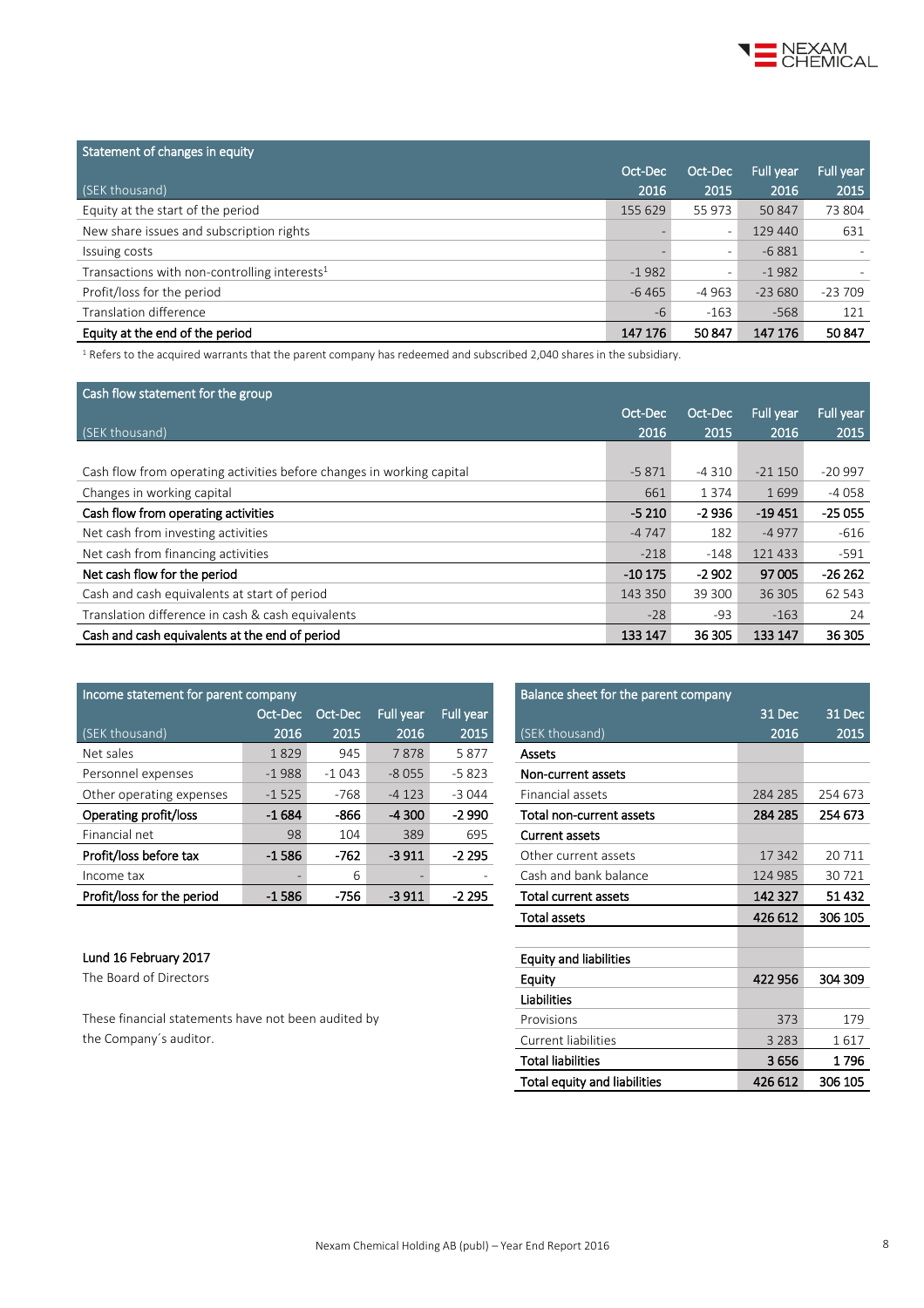

## Share capital, shares and ownership

The Company's share capital totals SEK 1,244,692.31, divided into 64,724,000 outstanding shares. The Company only has one class of shares and all shares have equal rights to dividends. The shares of Nexam Chemical Holding AB were listed on NASDAQ Stockholm First North on 23 April 2013. Approximately 9.7 million shares have been turned over during the fourth quarter 2016 and the average price during the period was SEK 10.80 per share.

#### Incentive programs

The company has two ongoing incentive programs with a total of 1,346,000 outstanding warrants, which all entitles the holders to subscribe for one new share. All warrants have been issued at market value, calculated according to the "Black Scholes" formula. If all currently outstanding warrants are exercised, the total dilution will be approximately 2.0 %.

For more information and the full terms and conditions of incentive programs 2014/2017 and 2015/2018, please see the resolutions from the Annual General Meetings in 2014 and [2015.](http://www.nexamchemical.com/secure/CMS/?language=en#context=epi.cms.contentdata:///245&viewsetting=active:///true)

| Allotment<br>date | Price per<br>warrant (SEK) | Earliest<br>redemption date | Final due<br>date | Redemption<br>price (SEK) | <b>Outstanding warrants</b><br>31 December 2016 | Dilution if<br>fully exercised |
|-------------------|----------------------------|-----------------------------|-------------------|---------------------------|-------------------------------------------------|--------------------------------|
| 2014-10-31        | 0.20                       | 2017-09-25                  | 2017-10-09        | 35.20                     | 700.000                                         | 1.0%                           |
| 2015-06-17        | 0.76                       | 2018-09-03                  | 2018-09-17        | 13.00                     | 646.000                                         | 1.0%                           |
|                   |                            |                             |                   |                           | 1,346,000                                       | 2.0%                           |

#### Warrants in the subsidiary

During the fourth quarter 2016 Nexam Chemical Holding AB acquired all 7,280 warrants previously issued by the subsidiary Nexam Chemical AB. It is the Boards intention to use the warrants and subscribe for the shares in the subsidiary when the redemption period runs for each respective warrant. The first 2,040 warrants was redeemed and the shares subscribed in December 2016. For more information see the resolution from the Extraordinary General Meeting on October 28, 2016.

#### Shareholders

The number of shareholders as of 31 December 2016 was 7,803, a decrease of 390 shareholders during the fourth quarter.

| <b>Shareholders</b>                     | <b>Shares</b> | Percent |
|-----------------------------------------|---------------|---------|
| Försäkringsbolaget, Avanza Pension      | 7,585,878     | 11,7%   |
| SIX SIS AG                              | 5,726,963     | 8,8%    |
| Handelsbanken Fonder                    | 3,000,000     | 4,6%    |
| Länsförsäkringar Småbolag Sverige       | 2,346,782     | 3,6%    |
| Lennart Holm, privately and via company | 2,101,596     | 3,2%    |
| Danske Invest Sverige Fokus             | 2,050,000     | 3,2%    |
| Nordnet Pensionsförsäkring AB           | 1,709,157     | 2,6%    |
| Daniel Röme, via company                | 1,500,237     | 2,3%    |
| Michael Karlsson                        | 947,942       | 1,5%    |
| Björn Parkander                         | 912.517       | 1,4%    |
| Other shareholders (approx. 7,800)      | 36,842,928    | 56,9%   |
| Total                                   | 64,724,000    | 100,0%  |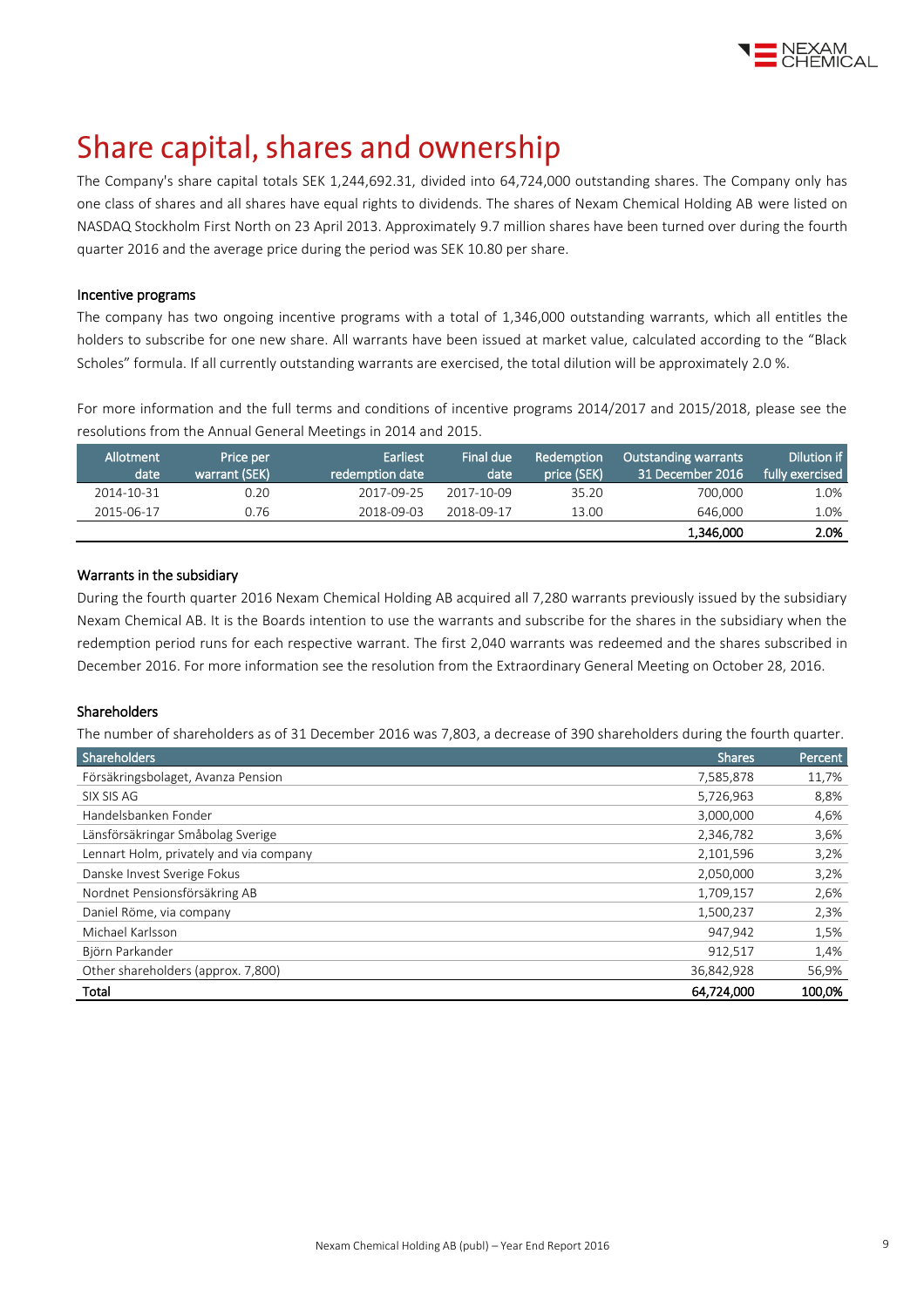

### Group structure and additional information

Nexam Chemical Holding AB is a Swedish public limited liability company and its corporate ID no. is 556919-9432. The group of companies consists of Nexam Chemical Holding AB (publ), wholly-owned subsidiary Nexam Chemical AB (corporate ID no. 556784-6711) and Nexam Chemical AB's subsidiary in Scotland, Nexam St. Andrews Ltd. (corp. ID no. SC410830).



### **Accounting policies**

Nexam Chemical applies the Annual Accounts Act and the Swedish Accounting Standards Board BFNAR 2012:1 (K3) in the preparation of their financial statements. The accounting polices applied are the same as those used in

### **Risks and uncertainties**

The Group's operations are affected by a number of factors which can result in a risk for the Group's operations and profit. See the annual report for 2015 on

# **Estimates and judgements**

In order to be able to prepare the financial statements, the Board of Directors and the Management make judgements and assumptions on the basis of available information that impact the company's financial performance and financial position.

Estimates and judgements are evaluated on an ongoing basis and are based on historical experience and other factors, including expectations about future events that the 2015 Annual Report. For more information, see the Group's 2015 Annual Report. This interim report has been prepared according to BFNAR 2007:1.

Nexam Chemical's website for information about the Company's risks and uncertainties.

can be reasonably expected under prevailing conditions. The actual outcome may differ from the judgements made. The areas where estimates and assumptions could lead to a significant risk of adjustments to the figures reported for the company's financial performance, and position in future reporting periods, are primarily judgements about market conditions and thus the value of the Group's non-current assets.

### **Financial calendar**

| 10 May 2017 | Interim Report January-March 2017     |
|-------------|---------------------------------------|
| 16 May 2017 | Annual General Meeting                |
| 18 Aug 2017 | Interim Report January-June 2017      |
| 8 Nov 2017  | Interim Report January-September 2017 |
| 14 Feb 2018 | 2017 Year-End-Report                  |

Interim reports are available on [www.nexamchemical.com.](http://www.nexamchemical.com/)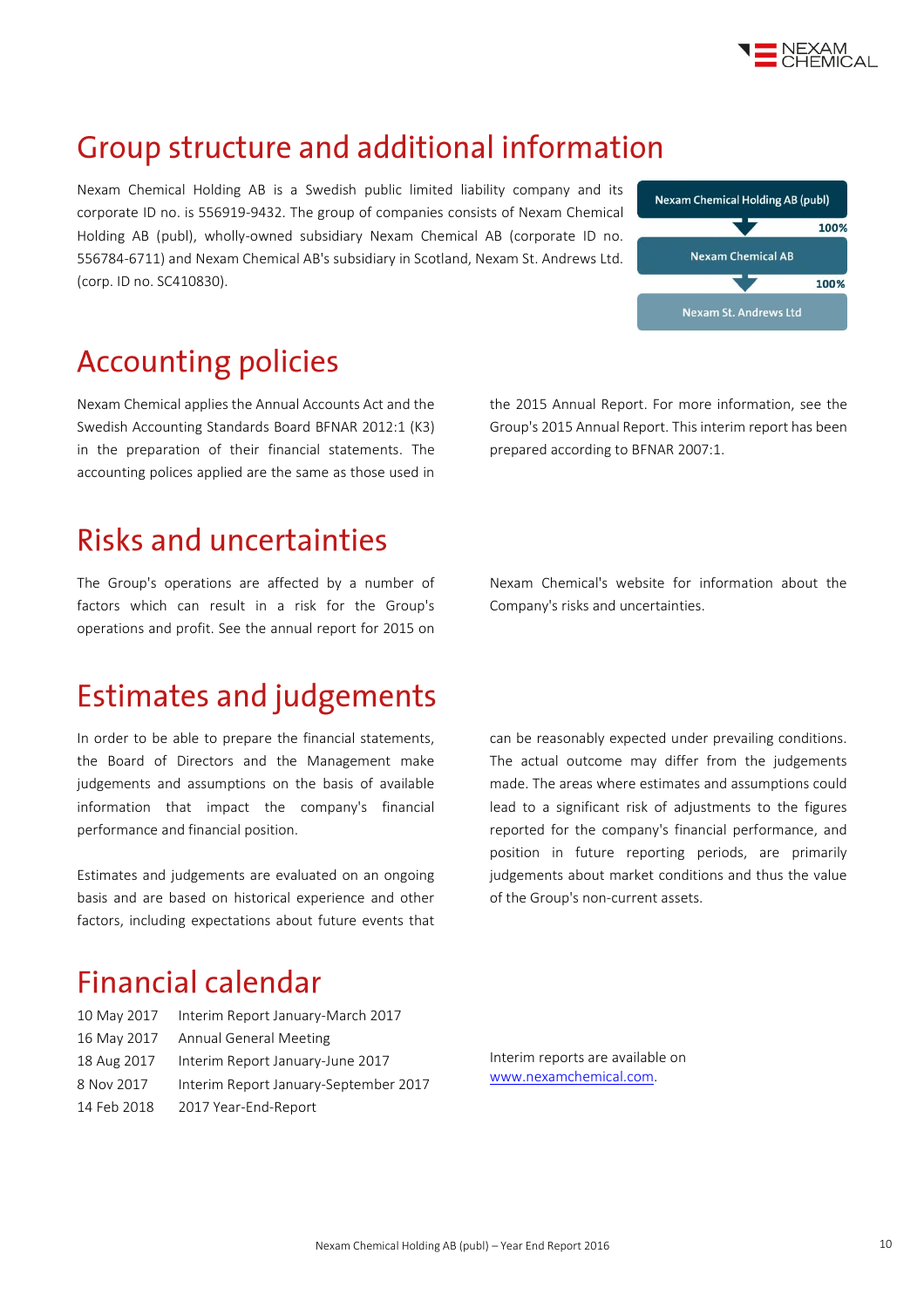

# Annual General Meeting

The Annual General Meeting (AGM) of Nexam Chemical Holding AB (publ) will be held on Tuesday, 16 May 2017, at 3:00 pm, at Elite Hotel Ideon, Scheelevägen 27 in Lund, Sweden.

Shareholders are entitled to have items put on the agenda for the Annual General Meeting, if a request has been received by the Board of Directors no later than 28 March 2017.

The Board of Directors can be contacted via email at: styrelsen@nexamchemical.com or by regular mail addressed to: Nexam Chemical Holding AB (publ) Att: Board of Directors

Scheelevägen 19

223 63 LUND, Sweden.

The Nomination Committee for the AGM 2017 consists of the following persons:

Magnus Strömer, Chairman of the Nomination Committee and nominated by Handelsbanken Fonder; Jesper Bonnivier, nominated by Länsförsäkringar Småbolag Sverige; and Lennart Holm

Shareholders who wish to submit proposals to the Nomination Committee can contact the Nomination Committee via email at: valberedning@nexamchemical.com, or by regular mail addressed to: Nexam Chemical Holding AB (publ) Att: Nomination Committee Scheelevägen 19

223 63 LUND, Sweden.

Proposals should be received by the Nomination Committee no later than 1 March 2017 for the Nomination Committee to be able to process them with sufficient care.

#### For further information concerning the report, please contact: Anders Spetz, CEO Tel: +46-(0)703 47 97 00 E-mail: anders.spetz@nexamchemical.com